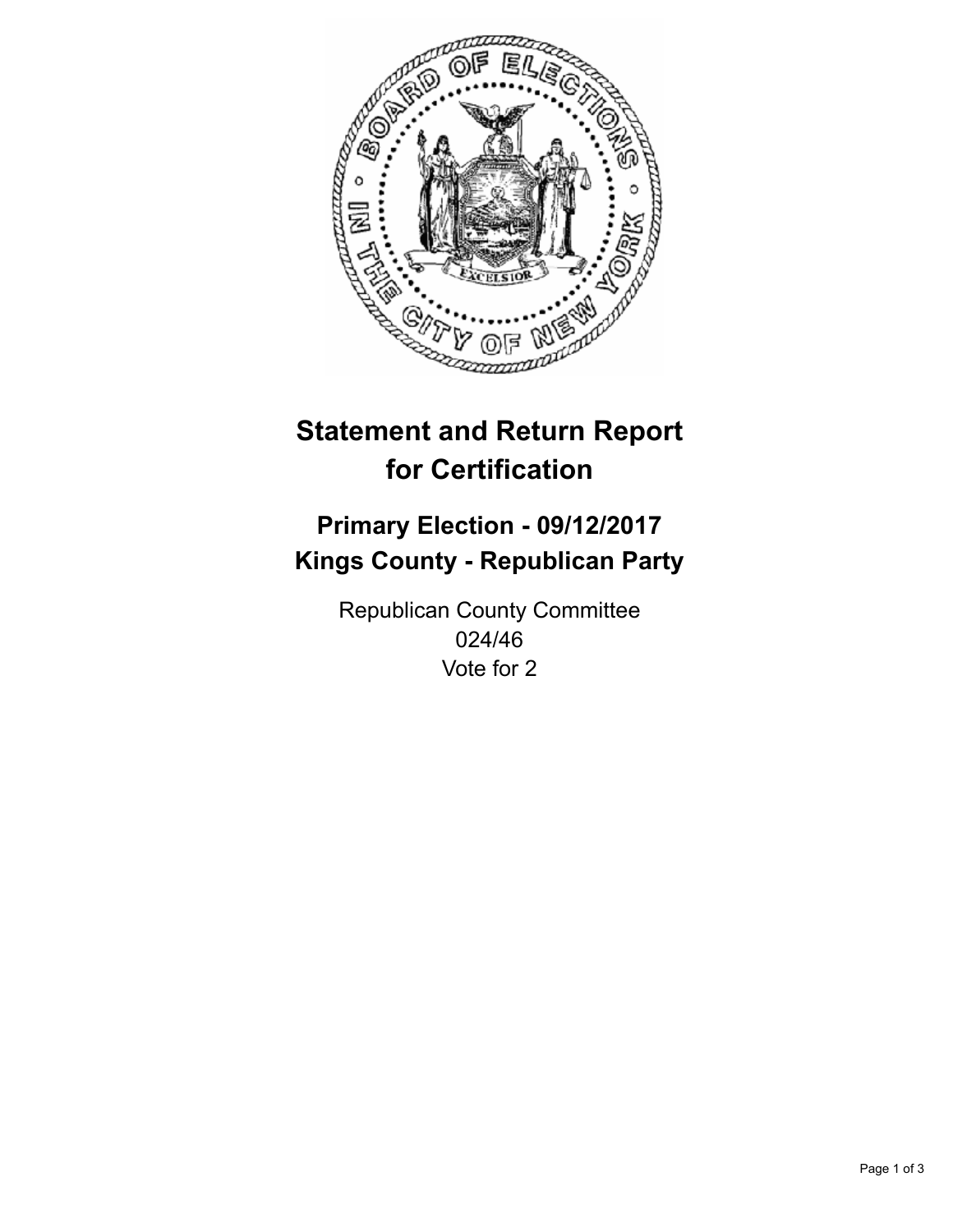

## **Assembly District 46**

| <b>PUBLIC COUNTER</b>                                    | 22       |
|----------------------------------------------------------|----------|
| <b>MANUALLY COUNTED EMERGENCY</b>                        | 0        |
| <b>ABSENTEE / MILITARY</b>                               | 0        |
| AFFIDAVIT                                                | $\Omega$ |
| <b>Total Ballots</b>                                     | 22       |
| Less - Inapplicable Federal/Special Presidential Ballots | 0        |
| <b>Total Applicable Ballots</b>                          | 22       |
| <b>MARSHA R. KIRSCHNER</b>                               | 12       |
| <b>JEFF FINKELSTEIN</b>                                  | 14       |
| ROBERT A. OLIVA                                          | 3        |
| <b>BRIAN P. KELLY</b>                                    | 5        |
| <b>Total Votes</b>                                       | 34       |
| Unrecorded                                               | 10       |